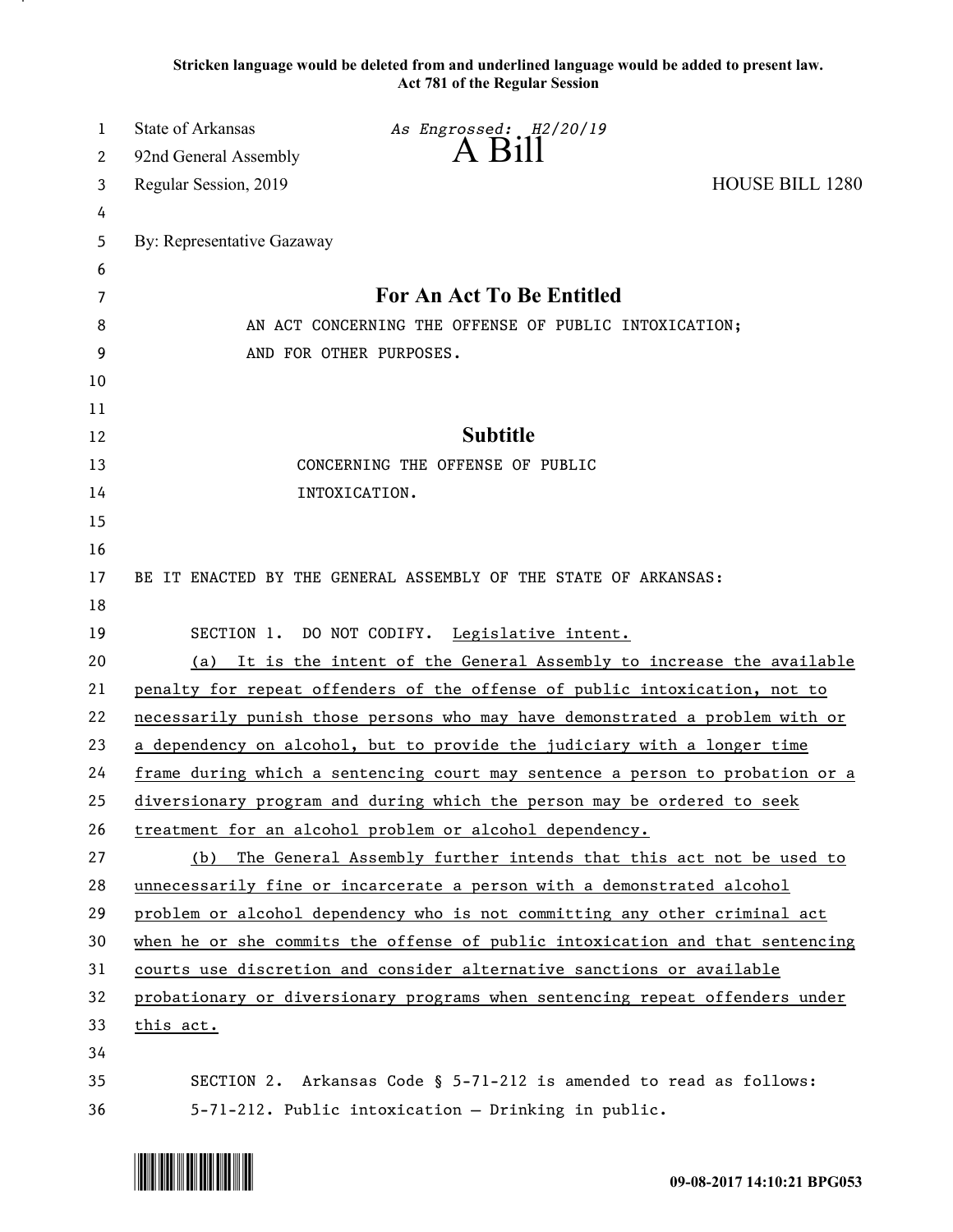| 1  | A person commits the offense of public intoxication if he or she<br>(a)       |  |  |
|----|-------------------------------------------------------------------------------|--|--|
| 2  | appears in a public place manifestly under the influence of alcohol or a      |  |  |
| 3  | controlled substance to the degree and under circumstances such that:         |  |  |
| 4  | The person is likely to endanger himself or herself or<br>(1)                 |  |  |
| 5  | another person or property; or                                                |  |  |
| 6  | The person unreasonably annoys a person in his or her<br>(2)                  |  |  |
| 7  | vicinity.                                                                     |  |  |
| 8  | $(b)(1)$ Public intoxication is a Class C misdemeanor.                        |  |  |
| 9  | $(2)$ (A) Public intoxication is an unclassified misdemeanor if the           |  |  |
| 10 | person has been convicted of public intoxication two (2) or more times within |  |  |
| 11 | five (5) years of the date of the current offense.                            |  |  |
| 12 | (B) If convicted of the unclassified misdemeanor of public                    |  |  |
| 13 | intoxication for a third or subsequent offense of public intoxication         |  |  |
| 14 | occurring within a five (5) year period, in addition to a fine of no more     |  |  |
| 15 | than five hundred dollars $($ \$500 $)$ , the person may be sentenced to:     |  |  |
| 16 | (i) Probation not to exceed one (1) year, with a                              |  |  |
| 17 | condition that the defendant enroll in a program of treatment or counseling   |  |  |
| 18 | for alcohol abuse or alcohol dependency;                                      |  |  |
| 19 | (ii) A term not to exceed thirty (30) days in a                               |  |  |
| 20 | county jail, with an additional probationary period to include as a condition |  |  |
| 21 | of probation that the defendant enroll in a program of treatment or           |  |  |
| 22 | counseling for alcohol abuse or alcohol dependency, with the total time of    |  |  |
| 23 | jail and probation not to exceed one (1) year; and                            |  |  |
| 24 | (iii) Provided that with regard to any revocation of                          |  |  |
| 25 | probation under $(b)(2)(i)$ or (ii), that any jail sentence imposed for       |  |  |
| 26 | revocation of probation not exceed thirty (30) days in the county jail.       |  |  |
| 27 | A person commits the offense of drinking in public if the person,<br>(c)      |  |  |
| 28 | other than in a place of business licensed to sell alcoholic beverages for    |  |  |
| 29 | consumption on the premises, consumes any alcoholic beverage:                 |  |  |
| 30 | (1)<br>In any public place;                                                   |  |  |
| 31 | (2)<br>On any highway or street;                                              |  |  |
| 32 | Upon any passenger coach, streetcar, or in or upon any<br>(3)                 |  |  |
| 33 | vehicle commonly used for the transportation of passengers; or                |  |  |
| 34 | In or about any depot, platform, waiting station or room, or<br>(4)           |  |  |
| 35 | other public place.                                                           |  |  |
| 36 | Drinking in public is a Class C misdemeanor.<br>(d)                           |  |  |